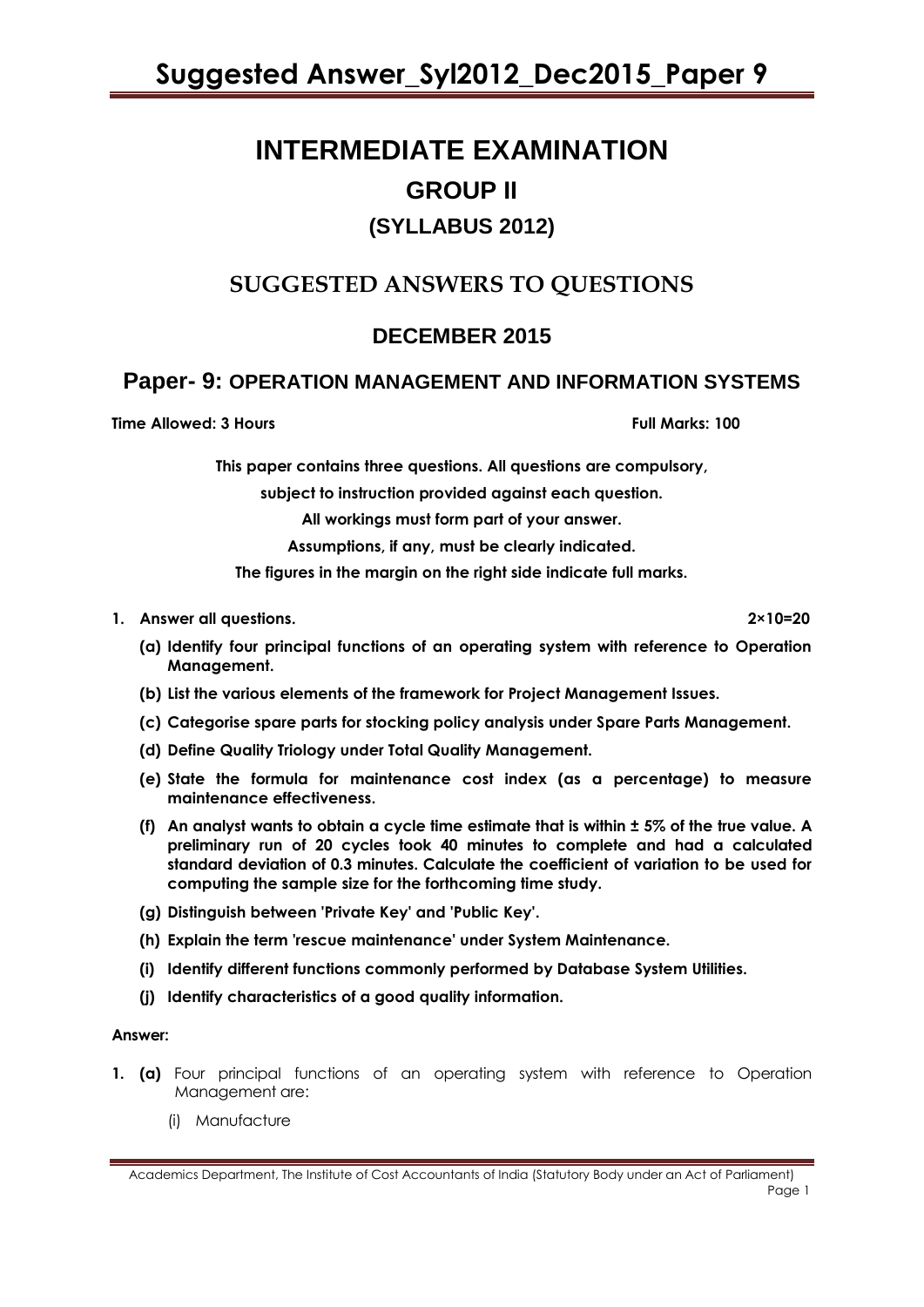- (ii) Transport
- (iii) Supply
- (iv) Service
- **(b)** The various elements of the framework for Project Management Issues are listed below:
	- 1. Strategy
	- 2. Structure
	- 3. Systems
	- 4. Staff
	- 5. Skills
	- 6. Style /Culture
	- 7. Stakeholders
- **(c)** For stocking policy analysis under Spare Parts Management, the spare parts may be categorized as under:
	- 1. Regular Spares (or maintenance spares or breakdown spares)
	- 2. Insurance Spares
	- 3. Capital Spares
	- 4. Rotable Spares
- **(d)** Quality Triology implies the following three sub-divisions:
	- (i) Quality planning
	- (ii) Quality control and
	- (iii) Quality improvement
- **(e)** Maintenance cost index (as a percentage) =  $\frac{1}{2}$  minimum limitations in  $\frac{1}{2}$  x (Annual MaintenanceCost)<br>(Costof Production)
- **(f)** Standard deviation of sample (s) = 0.3 min/cycle Mean of sample =  $x = (40 \text{ minutes}) / (20 \text{ cycles}) = 2 \text{ minute} / \text{cycle}$ Co-efficient of variation  $(v) = s / x = 0.3/2 = 0.15$
- **(g)** "Private key" is the key of a key pair used to create a digital signature, whereas "Public key" is the key of a key pair used to verify a digital signature and listed in the Digital Signature Certificate.
- **(h)** Rescue maintenance: Rescue maintenance refers to previously undetected malfunctions or such sudden changes that were not anticipated but require immediate solution. Rescue maintenance is unplanned, thus a system that is properly developed and tested should have few occasions of rescue maintenance.
- **(i)** 1. Loading
	- 2. Backup
	- 3. File reorganization
	- 4. Performance monitoring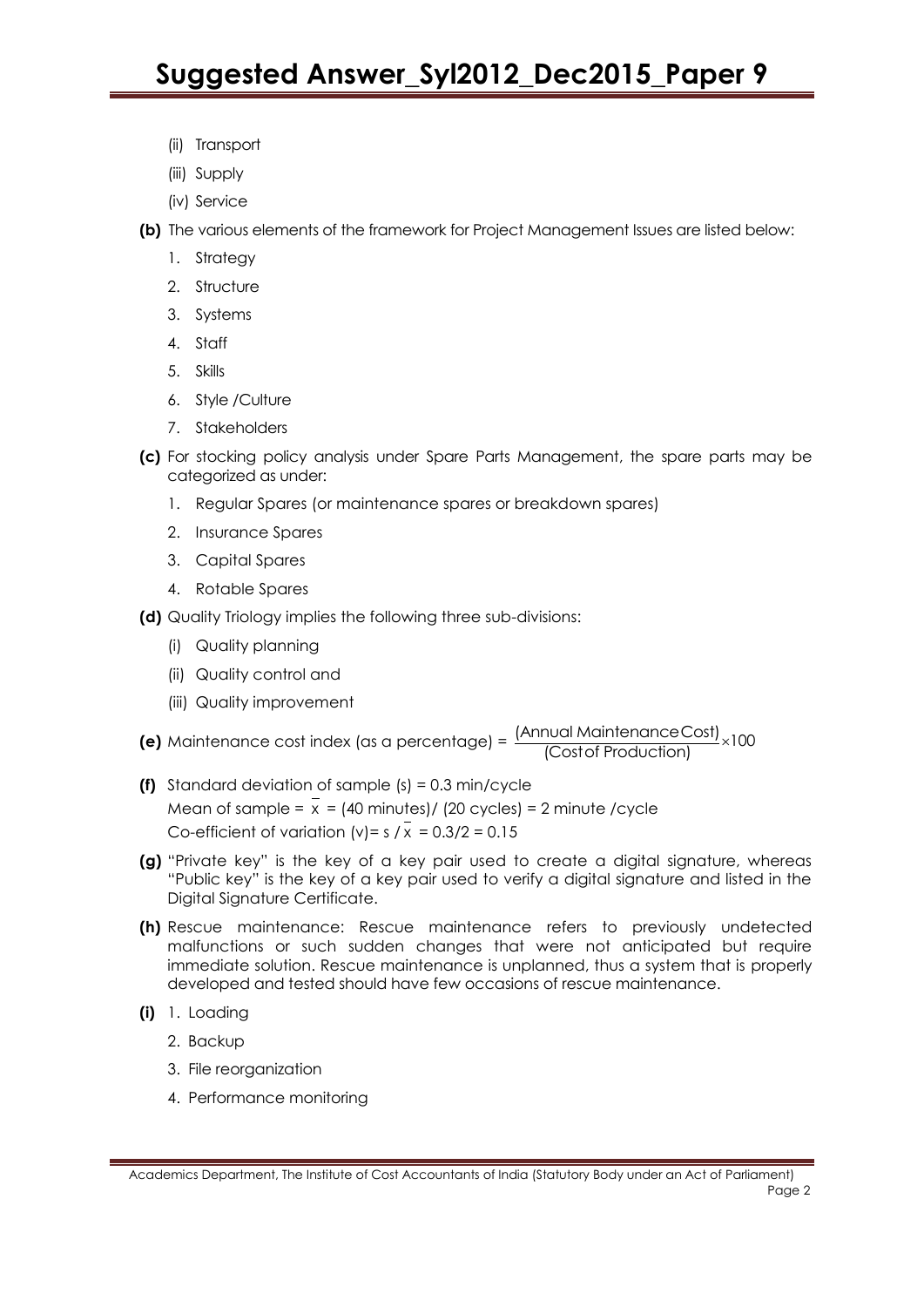# **Suggested Answer\_Syl2012\_Dec2015\_Paper 9**

- 5. Other utilities for sorting files, handling data compression, monitoring access by users, and performing other functions.
- **(j)** The characteristics of a good quality information:
	- Accurate
	- Up –to- date
	- Relevant
	- **Complete**
	- On-time
	- Appropriately presented
	- **Intelligible**

#### **2. Answer any three questions. 16×3=48**

- **(a) (i) "Higher productivity has manifold advantages." State these advantages. 6**
	- **(ii) A faculty in a college is planned to rise to strength of 60 staff members and then to remain at that level. The wastage of recruits depends upon their length of service and is as follows: 3+4=7**

| Year                                                                                                                                          |  |  | 3 4 5 6 7 8 9 |  | 10 <sup>1</sup> |
|-----------------------------------------------------------------------------------------------------------------------------------------------|--|--|---------------|--|-----------------|
| Total % who left up to end of year $\mid$ 6 $\mid$ 36 $\mid$ 57 $\mid$ 66 $\mid$ 71 $\mid$ 77 $\mid$ 81 $\mid$ 87 $\mid$ 96 $\mid$ 100 $\mid$ |  |  |               |  |                 |

- **(I) Find the number of staff members to be recruited every year.**
- **(II) If there are seven posts of Head of Department for which length of service is the only criterion of promotion, what will be average length of service after which a new entrant should expect promotion?**

**(iii) State three major purposes of Materials Budget. 3** 

#### **Answer:**

**(a) (i)** Higher productivity has manifold advantages:

- (1) To the Individual Concern
	- Higher productivity means more wages directly to the piece-workers and more production bonus to all workers. It means satisfied staff and harmonious staff relations.
	- The factory earns more profit because of the reduction in costs.
	- Continuous higher productivity may induce the management to reduce selling prices so that sales and production may increase.
- (2) To the Industry
	- Higher productivity in some concerns will enable less efficient firms to follow them for their own survival.

(3) To the Government

- Higher profits earned by factories will bring more revenue to the government by taxation.
- Export trades may develop bringing more foreign exchange to the nation.
- Overall higher productivity will raise an all round standard of labour.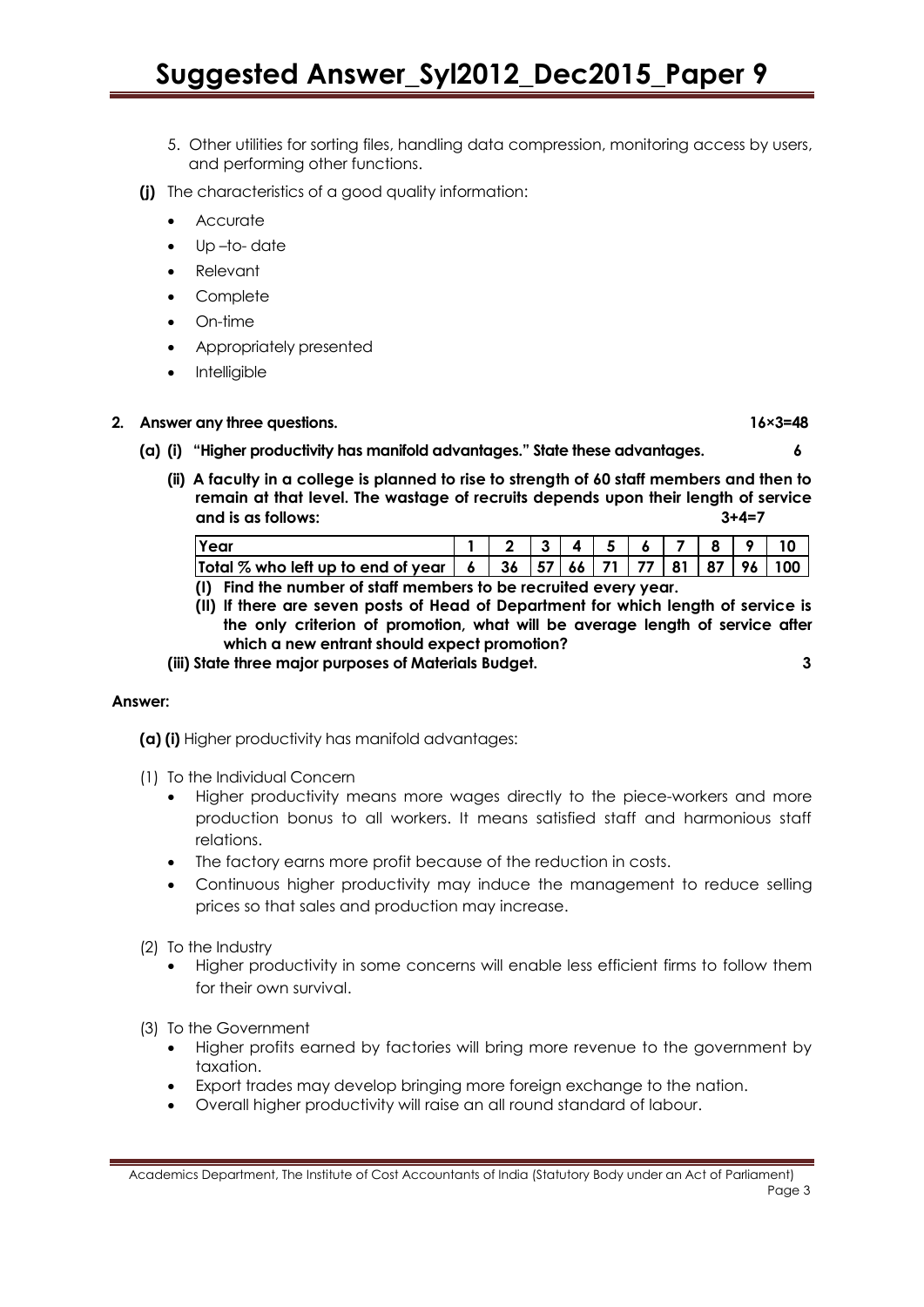**(ii)** Let us assume that the recruitment per year is 100. From above it is clear that the 100 who join in the first year will become zero in 10th year, the 100 who join in the 2nd year will serve for 9 years and become 4 at the end of the 10th year and the 100 who join in the 3rd year will serve for 8 years and become 13 at the end of the 10th year and so on. Thus, when the equilibrium is attained, the distribution length of service of staff members will be as under:

| Year         | No. of Staff Members |
|--------------|----------------------|
| ∩            | 100                  |
|              | 94                   |
| $\mathbf{2}$ | 64                   |
| 3            | 43                   |
| 4            | 34                   |
| 5            | 29                   |
| 6            | 23                   |
| 7            | 19                   |
| 8            | 13                   |
| 9            | 4                    |
| 10           |                      |
| <b>TOTAL</b> | 423                  |

(I) Thus if 100 staff members are recruited every year, the total number of staff members after 10 years of service = 423

To maintain a strength of 60, the number to be recruited every year =  $(100 / 423) \times$  $60 = 14.18$ 

It is assumed that those staff members who completed x years' service but left before  $x + 1$  years' service, actually left immediately before completing  $x + 1$ years.

If it is assumed that they left immediately after completing x years' service, the total number will become 423 - 100 = 323 and 100 the required intake will be 60  $×100/323 = 18.57$ 

In actual practice they may leave at any time in the year so that reasonable number of recruitments =  $(14.18 + 18.57)/2 = 16.37 = 16$  approx.

- (II) If we recruit 16 persons every year then we want 7 seniors. Hence if we recruit 100 every year, we shall require  $(7/16) \times 100 = 44$  (appox) seniors. It can be seen that 44 seniors will be available if we promote them during 6th year of their service  $(0 + 4 + 13 + 19 + 23 = 59 > 44)$ .
	- $\therefore$  The promotion of a newly recruited staff member will be due after completing 5 years and before putting in 6 years of service.

**(iii)** Three major purposes served by the materials budget are as follows:

- The financial resource availability is known exactly through materials budget provisions and hence the materials management department can plan its purchases and long term purchase contracts with suppliers optimally taking into consideration price trends, market position, trend in sales etc.
- \* The prices of materials based on which budgets are prepared and the actual prices at which materials are bought are compared. This helps in understanding the controllable and uncontrolled elements that cause the budget variance.

Academics Department, The Institute of Cost Accountants of India (Statutory Body under an Act of Parliament) Page 4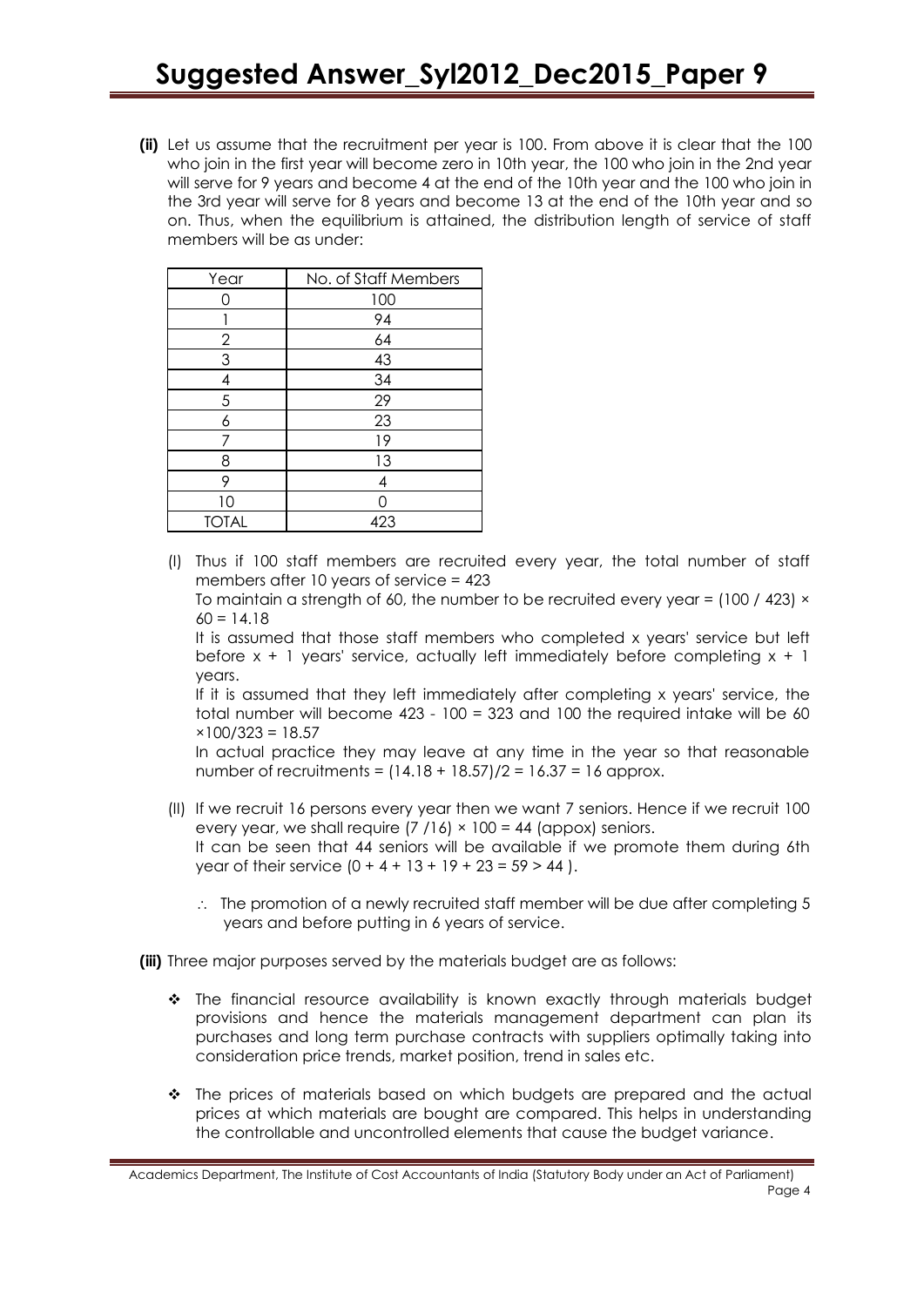- \* The cash requirements for procuring materials can be clearly projected for the budgeted period (which is usually a year) and also for shorter time periods such as month or quarter in the planning horizon.
- **(b) (i) List the major areas and types of maintenance an organization may use in those areas. 4**
	- **(ii) Calculate the standard time per article produced form the following data obtained by a work sampling study: 7**

**Total No. of observations = 2597 No. of working observations = 2000 No. of units produced in 100 hours duration = 5000 numbers Proportion of manual labour = ¾ Proportion of machine time = ¼ Observed rating factor = 120% Total allowances = 15% of normal time** 

**(iii) Define simulation and identify its four phases. 3+2=5**

#### **Answer:**

**(b) (i)** Areas of maintenance

The major areas of maintenance are:

- (1) Civil maintenance
- (2) Mechanical maintenance
- (3) Electrical maintenance

Types of maintenance: In all the above stated areas, organization may use any or all the five types of maintenance:

- (a) Break down maintenance or corrective maintenance,
- (b) Preventive maintenance,
- (c) Predictive maintenance,
- (d) Routine maintenance,
- (e) Planned maintenance.
- **(ii)** Actual working time in the duration of  $100$  hours =  $100 \times (2,000/2,597) = 77.01$  hours Time taken per article =  $(77.01 \times 60)$  /  $5,000 = 0.924$  minute Observed manual labour time per article =  $0.924 \times (3 / 4) = 0.693$  minute Observed machine time per article =  $0.924 \times (1 / 4) = 0.231$  minute Normal labour time per unit = Observed time / unit  $\times$  Rating factor = 0.693  $\times$  1.20 = 0.8316 minute Standard labour time per unit =  $0.8316 + (15/100) \times 0.8316 = 0.9563$  minute Standard time per unit of article produced = 0.9563 + 0.231 =1.19 minutes
- **(iii)** In general terms, simulation involves developing a model of some real phenomenon and then performing experiments on the model evolved. It is a descriptive, and not optimizing technique. To simulate is to initiate. In simulation, a given system is copied and the constants associated with it are manipulated in that artificial environment to examine the behaviour of the system.

Broadly there are four phases of the simulation process:

Academics Department, The Institute of Cost Accountants of India (Statutory Body under an Act of Parliament) Page 5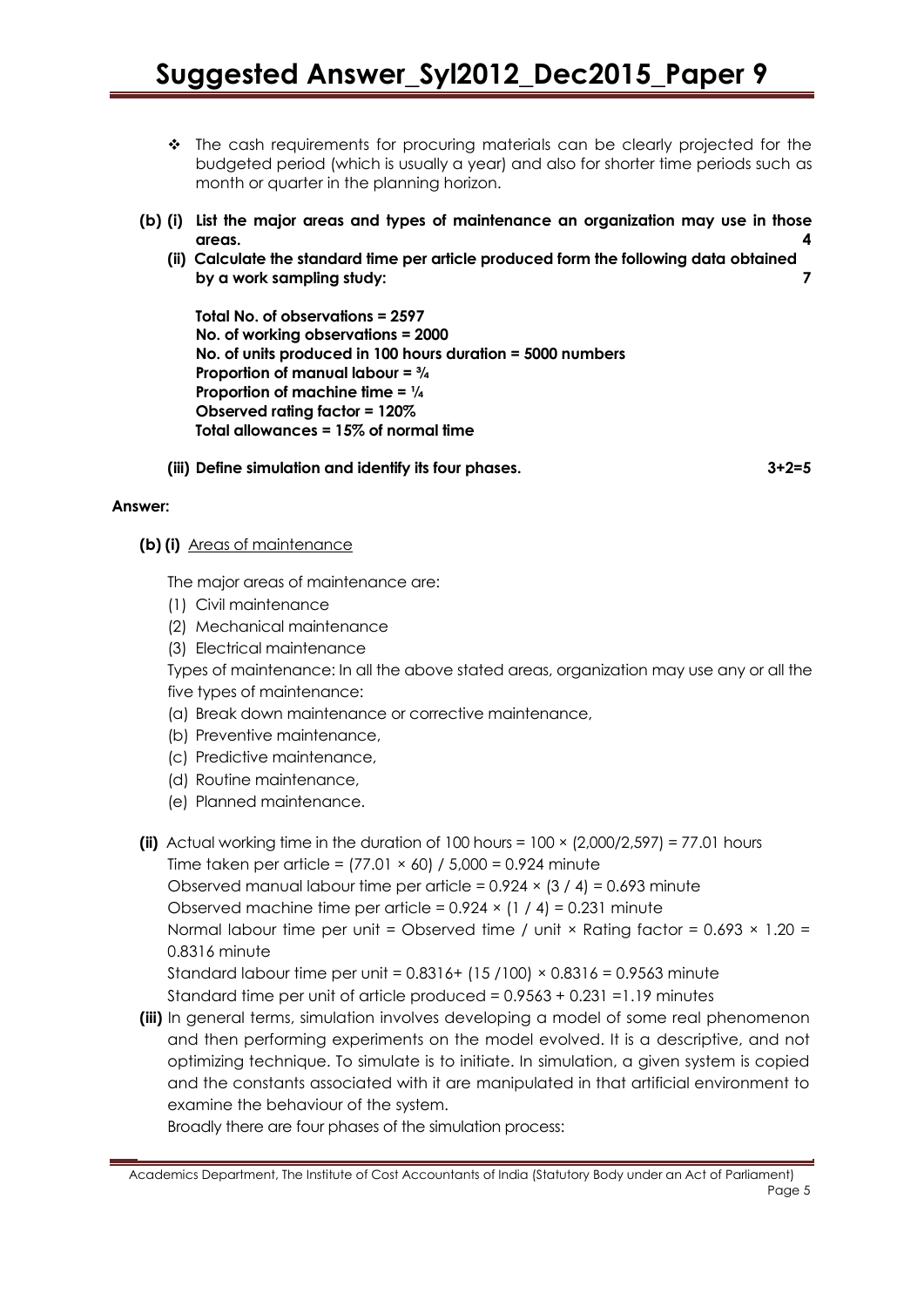- (1) Definition of the problem and statement of objectives
- (2) Construction of an appropriate model
- (3) Experimentations with the model constructed
- (4) Evaluations of the results of simulations.
- **(c) (i) Expand TPM. Identify various activities a TPM system is encompassed of, with influence on equipment up time. 1+4=5**
	- **(ii) Explain "Eight Steps Benchmarking Process". 6**
	- **(iii) Compute the productivity per machine hour with the following data. Also draw your interpretation. 5**

| Month            | No. of machines employed | <b>Working hours</b> | <b>Production Units</b> |
|------------------|--------------------------|----------------------|-------------------------|
| July             | 400                      | 225                  | 99.000                  |
| <b>August</b>    | 500                      | 200                  | 1,00,000                |
| <b>September</b> | 600                      | 250                  | 1,35,000                |

#### **Answer:**

**(c) (i)** The full form of TPM is Total Productive Maintenance.

TPM is a comprehensive system of equipment maintenance that encompasses all activities with an influence on equipment up time (i.e., working time). TPM aims at "Zero breakdown" or "Zero down time".

These activities are:

- (1) Regulating basic conditions
- (2) Adhering to proper operating procedures
- (3) Restoring deterioration
- (4) Improving weaknesses in design
- (5) Improving operation and maintenance skills
- **(ii)** Eight Steps benchmarking process

The Benchmarking process consists of three general activities: Planning, Analysis, and Integration/action.

Overall, the process follows the Plan-Do-Study-Act Cycle of all quality processes. It is recommended to use eight steps benchmarking process as mentioned below:

- Planning: 1. Select Benchmarking subject and appropriate team
	- 2. Identify performance indicators and Drivers
	- 3. Select Benchmark partners
	- 4. Determine data collection method and collect data
- Analysis: 5. Analyse performance gaps.

Integration: 6. Communicate Findings and identify projects to close gaps

- Action: 7. Implement plans and monitor results
	- 8. Recalibrate benchmarks
- **(iii)** The table is drawn as under:

| Month     | No. of machines<br>employed | Working<br>hours | Machine<br>Hours | <b>Production Units</b> |
|-----------|-----------------------------|------------------|------------------|-------------------------|
| July      | 400                         | 225              | 90,000           | 99,000                  |
| August    | 500                         | 200              | 1,00,000         | 1,00,000                |
| September | 600                         | 250              | 50,000, ا        | 1,35,000                |

We know, P = Productivity per machine hour,

= Number of units produced / Machine hours

For July  $P = 99,000/90,000 = 1.1$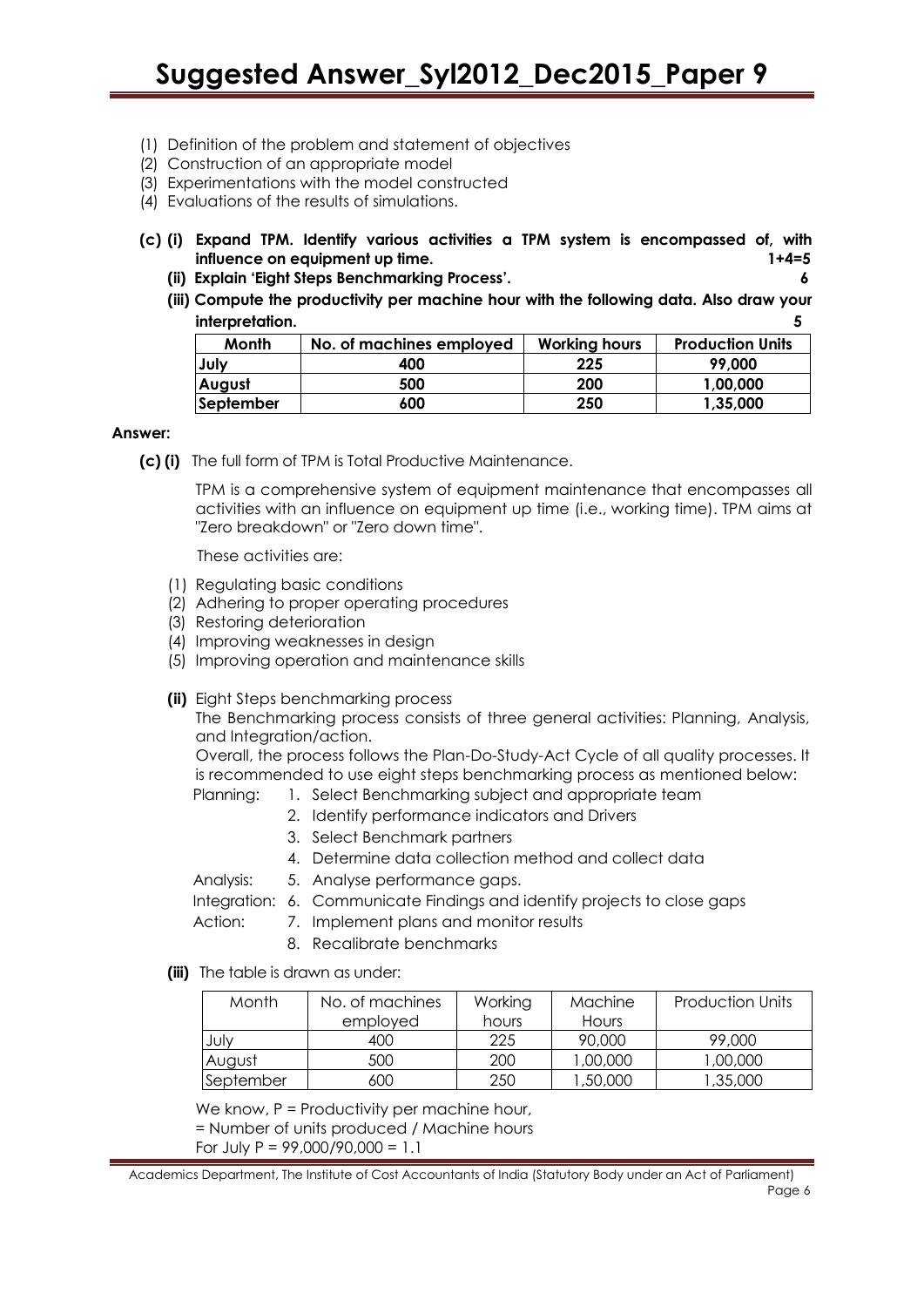August P= 100,000/100,000 =1 September P = 135,000 /l 50,000 = 0.9 Interpretation: Though the total production in number of units is increasing, the productivity is declining

#### **(d) (i) Distinguish between Run Time and Setup Time. Illustrate Throughput Time. 2+2=4**

**(ii) The work-study engineer carries out the work sampling study for 120 hours. The following observations were made for a machine shop:**

| Total number of observations               | 7000      |
|--------------------------------------------|-----------|
| No. of Idle activities                     | 1200      |
| Ratio between manual to machine elements   | 3:1       |
| Average rating factor                      | 120%      |
| Total number of jobs produced during study | 800 units |
| <b>Rest and personal allowances</b>        | $17\%$    |
|                                            |           |

**Compute the standard time for the job. 6**

**(iii) Define (a) Work Measurement and (b) Qualified Worker, as implied in work measurement. 3+3=6**

#### **Answer:**

**(d) (i) Run time** is the time required to produce a batch of parts. This is calculated by multiplying the time required to produce each unit by the batch size. The **setup time** is the time required to prepare a machine to make a particular item. Machines that have significant setup time will typically run parts in batches.

Throughput time includes the time that the unit spends actually being worked on together with the time spent waiting in a queue. As a simple example, consider a paced assembly line that has six stations and runs with a cycle time of 30 seconds. If the stations are located one right after another and every 30 seconds parts move from one station to the next, then the throughput time is three minutes (30 seconds × 6 stations).

- **(ii)** (a) Overall time per unit (To) = (Duration of study / Number of jobs produced during  $studv = (120 \times 60) / 800 = 9$  min.
	- (b) Effective time per piece  $(T_e) = T_0 \times$  (Production observation / Total observation)  $= 9 \times (5800 / 7000) = 7.46$  min.

The effective time is to be segregated into manual time and machine element time. Machine controlled time per piece  $(T_m) = 7.46 \times 1/4 = 1.87$  min

Hand controlled time per piece  $(T_h) = 7.46 \times 3/4 = 5.59$  min

Normal time per piece =  $T_m + T_h \times$  performance rating =  $1.87 + 5.59 \times 1.2 = 8.58$  min. Standard time per piece =  $8.58$  (1 + 0.17) = 10.04 minutes.

- **(iii)** (a) Work measurement is defined as the application of techniques designed to establish the work content of a specified task by determining the time required for carrying out the task at a defined standard of performance by a qualified worker.
	- (b) "A qualified worker is one who is accepted as having the necessary physical attributes, possessing the required intelligence and education and having acquired the necessary skill and knowledge to carry out the work in hand to satisfactory standards of safety, quantity and quality" - definition by International Labour Organization (ILO)

Academics Department, The Institute of Cost Accountants of India (Statutory Body under an Act of Parliament) Page 7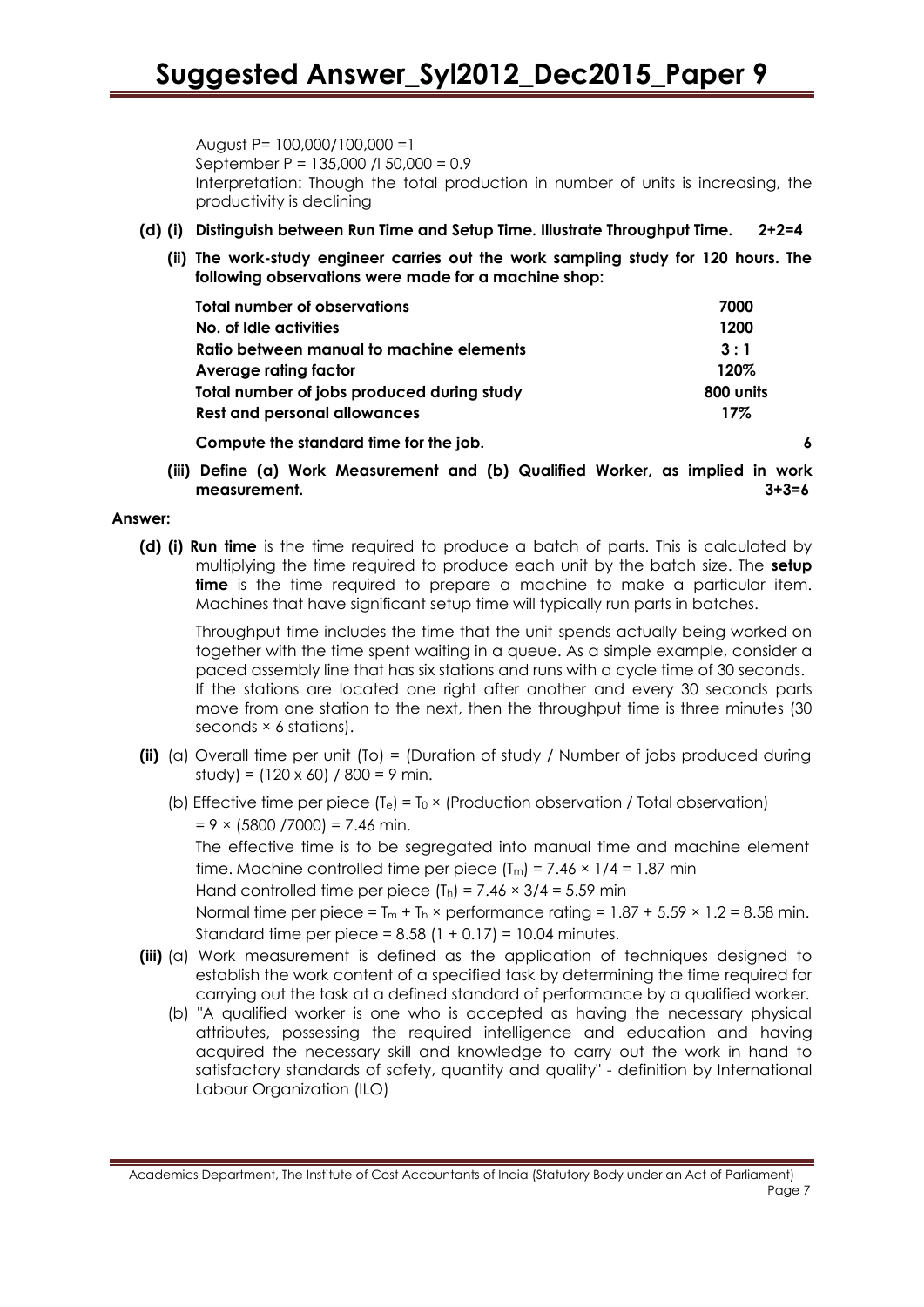# **Suggested Answer\_Syl2012\_Dec2015\_Paper 9**

- **3. Answer any two questions. 16×2=32**
	- **(a) (i) State the advantages of System Development Life Cycle from the perspective of IS Audit. 3**
		- **(ii) Define Flow Chart and list major categories of flow charts. 1+3=4**
		- **(iii) State the basic purpose of Inventory Management in any business enterprise. 3**
		- **(iv) Define EIS and list the special features of an EIS. 2+4=6**

#### **Answer:**

- **(a) (i)** Advantages of System Development Life Cycle from the perspective of IS Audit:
- (1) If the detailed documentation is maintained during each phase of the SDLC the IS auditor can easily understand each phases,
- (2) The IS Auditor on the basis of his examination, can write in his report about the compliance by the IS management of the procedures, if any, set by the management,
- (3) If the IS Auditor has a technical knowledge and ability of the area of SDLC, the IS Auditor can guide during the various phases of SDLC.
- (4) The IS auditor can also provide an evaluation of the methods and techniques used through the various development phases of the SDLC.
- **(ii)** Flowcharting is a graphic technique that can be used by analysts to represent the inputs, outputs and processes of a business in a pictorial form.

Flowcharts are divided into four major categories:

- Document flowchart showing a document- flow through systems.
- Data flowchart showing data flows in a system.
- System flowchart showing controls at a physical or resource level.
- Program flowchart showing the controls in a program in a system.
- **(iii)** Inventory Management is a component of Materials Management and is fully integrated with the entire logistics system. The basic purpose of Inventory Management in any business enterprise is:
	- Management of material stock on quantity and value basis (stock may be inputs like Raw Materials, Stores& Spares , In-Process material, Finished goods, Scraps etc.)
	- Planning, Entry & Documentation of all Goods Movements
	- Physical Inventory (Stock Verification)

It is directly linked with Material Requirement Planning (MRP) which may be automatic or manual, Purchasing and Invoice Verification. It is also closely linked with Production Planning, Sales & Distribution, Quality Management and Plant Maintenance.

**(iv)** An Executive Information System (EIS) is special type MIS meant for top management of an organization. In other words, it is a Decision Support System (DSS) for Executives. Executive decisions are of three types – strategic planning, tactical planning and 'firefighting'.

According to CIMA:

Academics Department, The Institute of Cost Accountants of India (Statutory Body under an Act of Parliament) Page 8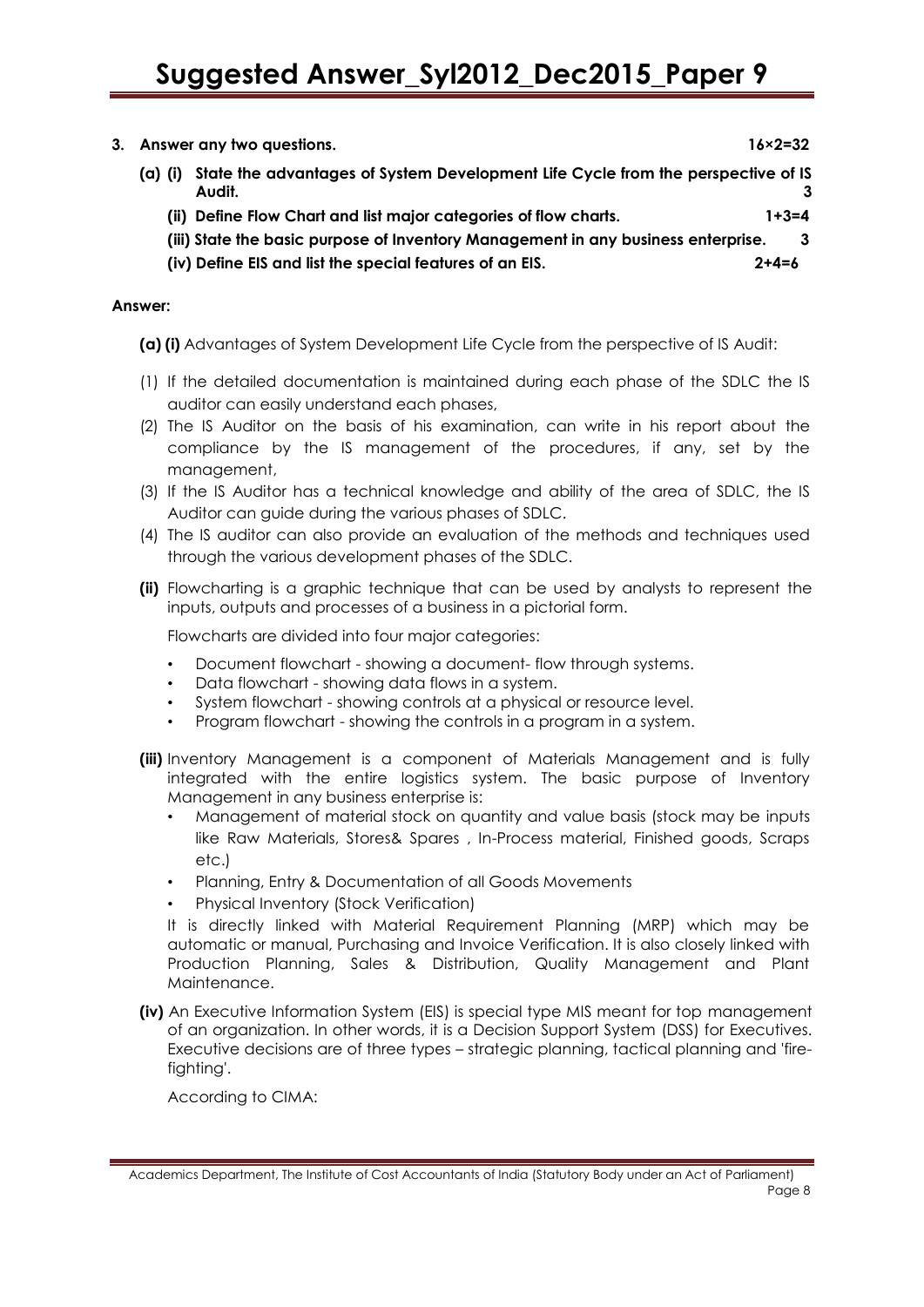An Executive Information System (EIS) is a set of procedure designed to allow senior managers to gather and evaluate information relating to the organization and its environment.

Following are the special features of an EIS:

- It is a specially designed tool to feed executives information need.
- It is an easy to use and screen based software.
- It provides the executives the facilities of on-line analysis tools like time series analysis, regression analysis etc.
- It is not limited to internal data only. Access to external sources of data is also provided.
- It provides the facilities to connect to internet.
- Information is presented in summary format.
- It is a comprehensive Information System and work in conjunction with DSS.

| (b) (i) Identify tangible and intangible benefits of ERP.          | $3 + 3 = 6$ |
|--------------------------------------------------------------------|-------------|
| (ii) State three major misconceptions about MIS.                   |             |
| (iii) State the key functionalities of Accounts Receivable Module. |             |

**(iv) You are appointed as a System Analyst and assigned system analysis of the organisation. Discuss various fact finding techniques which are used for this purpose. 4**

#### **Answer:**

- **(b) (i)** Some of the quantifiable and tangible benefits of ERP system are mentioned below: Implementation of ERP, however, does not lead to headcount reduction (redundancies of few lower ended positions of payroll and accounts payable gets counterbalanced by additional higher paid IT staff).
	- 1. Reduced level of inventory, including raw material, work in progress and finished goods, through improved planning and control.
	- 2. Reduced materials cost through improved procurement and accounts payable practices, less obsolescence and wastage.
	- 3. Reduced labor cost through better allocation and reduction of overtime of workmen directly involved with production such as technicians and skilled workers.
	- 4. Improved production throughput through better scheduling of critical equipment and sub-contracting operations, thereby minimizing shortages, interruption and rework.
	- 5. Reduction in the cost of after sales services.

In addition to tangible benefits, following intangible benefits also occur:

- 1. Integration of information resulting efficiency, transparency and effective MIS.
- 2. Error reduction, accuracy of inventory record.
- 3. Improved customer service, on time shipment, shorter order to shipment cycle.
- 4. Establishment of standardized procedures.
- 5. Improved accounting control and shorter sales to cash cycle.
- 6. Legal and regulatory compliance.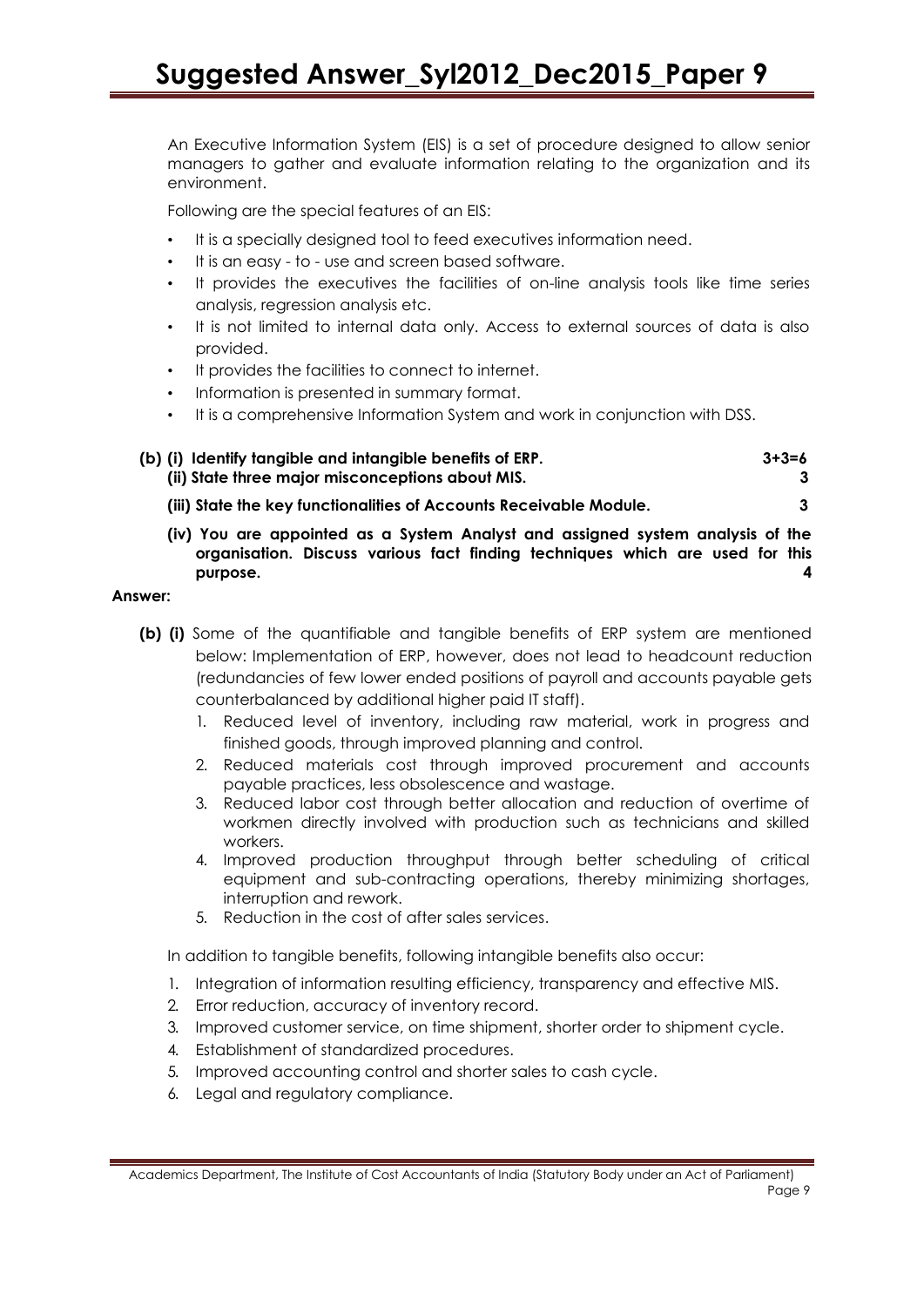- **(ii)** Three major misconceptions about MIS are as follows:
	- (1) Some people feel that the study of MIS is about the use of computers. This statement is not true.
	- (2) More data in reports mean more information for managers. This is a misconception. It is not the quantity of data, but, its relevance, which is important to managers in process of decision-making.
	- (3) It is a belief that there must be a high degree of accuracy in reporting but, this is not always true. At higher decision levels, great accuracy may not be required. Higher management is concerned with broad decisions on principles and objectives. A fairly correct presentation of relevant data often is adequate for top management decisions.
- **(iii) Accounts Receivable Module (AR)**  This module helps in tracking all the invoices that is awaiting payment from customers. The key functionalities of AR are:
	- 1. Accounts classification for reconciliation & control.
	- 2. On-line credit management.
	- 3. Reminder letters with varying degrees of severity.
	- 4. Aging Analysis reports for review.
	- 5. Interest for late payments.
	- 6. Customer statements.
- **(iv)** Various fact-finding techniques, which are used by the system analyst for determining the needs / requirements of an organization are briefly discussed below:
	- (a) Documents: Analysts collect the hierarchy of users and manager responsibilities, job descriptions for the people who work with the current system, procedure manuals, program codes for the applications associated with the current system to understand the existing system.
	- (b) Questionnaires: Users and managers are .asked to complete questionnaire about the problems with the existing system and requirement of the new system. Using questionnaires, a large amount of data can be collected fast.
	- (c) Interviews: Users and managers may also be interviewed to extract information in depth.
	- (d) Observation: Observation plays a key role in requirement analysis. Only by observing how users react to prototypes of a new system, the system can be successfully developed.

|  |   |  |  | (c) (i) List the advantages and disadvantages of E-commerce. |  |  |
|--|---|--|--|--------------------------------------------------------------|--|--|
|  | . |  |  | .                                                            |  |  |

- **(ii) Explain the Three Schema Architecture in a Database System. 6**
- **(iii) From the following two relations of X and Y, find X - Y. 4**

| <b>Relation X</b> |                 |  |  |  |  |
|-------------------|-----------------|--|--|--|--|
| S No.             | <b>DEP CODE</b> |  |  |  |  |
| 35                | <b>ADM</b>      |  |  |  |  |
| 40                | <b>FIN</b>      |  |  |  |  |
| 46                | <b>HRM</b>      |  |  |  |  |
| 49                | <b>MIS</b>      |  |  |  |  |
| 54                | <b>PUR</b>      |  |  |  |  |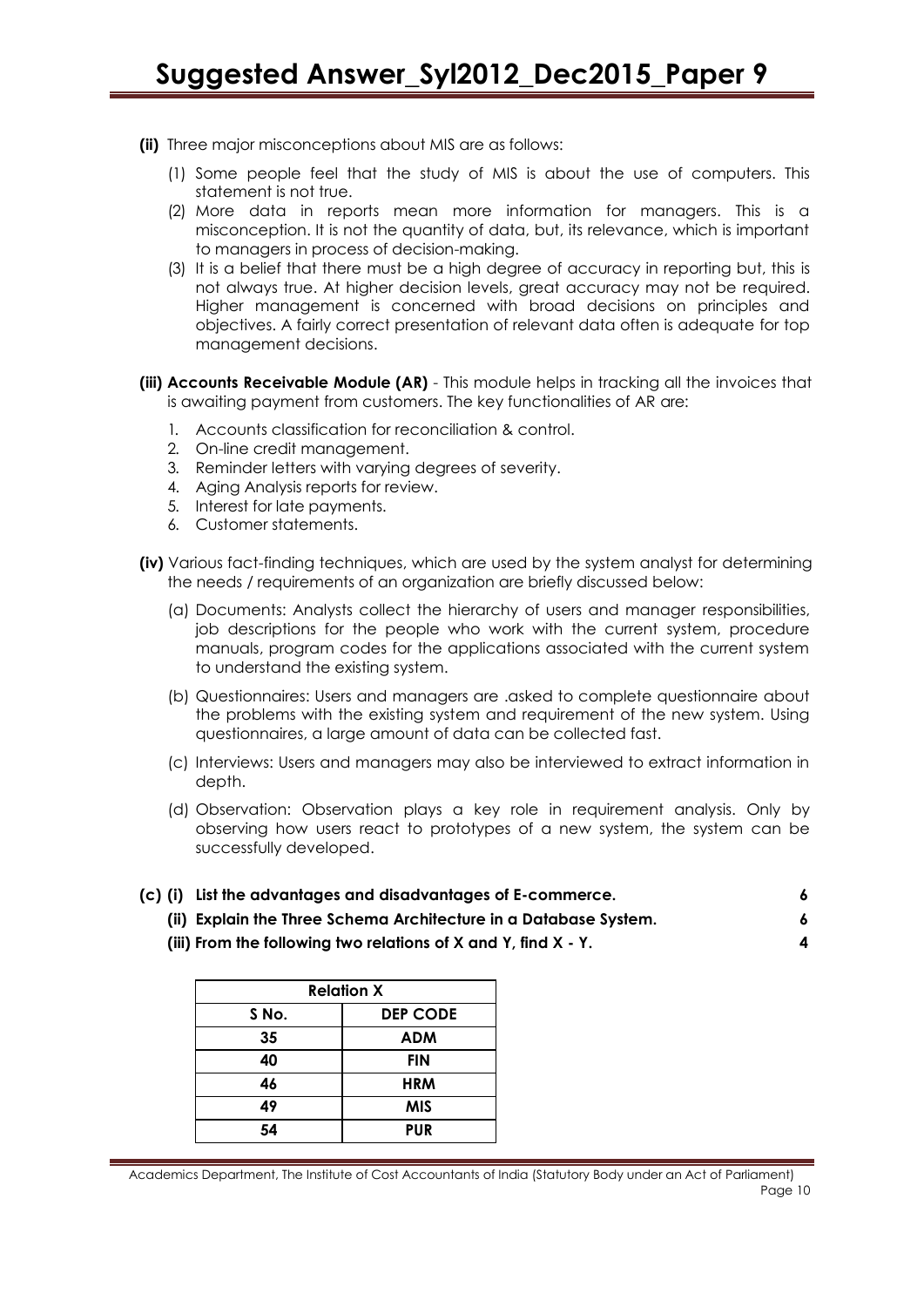| <b>Relation Y</b> |                 |  |  |  |  |
|-------------------|-----------------|--|--|--|--|
| S No.             | <b>DEP CODE</b> |  |  |  |  |
| 40                | <b>FIN</b>      |  |  |  |  |
| 49                | <b>MIS</b>      |  |  |  |  |
| 51                | <b>SLS</b>      |  |  |  |  |
| 54                | <b>PUR</b>      |  |  |  |  |
| 57                | <b>PRD</b>      |  |  |  |  |

#### **Answer:**

**(c) (i)** E- commerce:

Advantages:

- Business without the barriers of time or distance
- Lower cost-of-sale
- Cheapest means of doing business
- Many advantages to buyer e.g. better buyer decisions, saving in time and efforts, increased opportunities for buying alternative products, etc.
- Less delivery time, labour cost etc.
- **Price economy to buyer due to increased competition and reduction in costs.**

#### **Disadvantages**

- Few people are using E-commerce due to insufficient computer literacy and availability of internet / computer etc.
- Unable to personally examine the product
- Requirement of special hardware and software
- Maintenance of website
- Training and maintenance of skilled personnel
- Not suitable for perishable commodities
- Delivery time may require efforts at buyers' end
- Efforts in case of return of goods and getting of refund
- Problems of E-record
- **(ii)** The Three Schema Architecture

The goal of the three-schema architecture is to separate the user applications and the physical database. In this architecture, schemas can be defined at the following three levels:

- 1. The internal level has an internal schema, which describes the physical storage structure of the database. The internal schema uses a physical data model and describes the complete details of data storage and access paths for the database.
- 2. The conceptual level has a conceptual schema, which describes the structure of the whole database for a community of users. The conceptual schema hides the details of physical storage structures and concentrates on describing entities, data types, relationships, user operations, and constraints. A high level data model or an implementation data model can be used at this level.